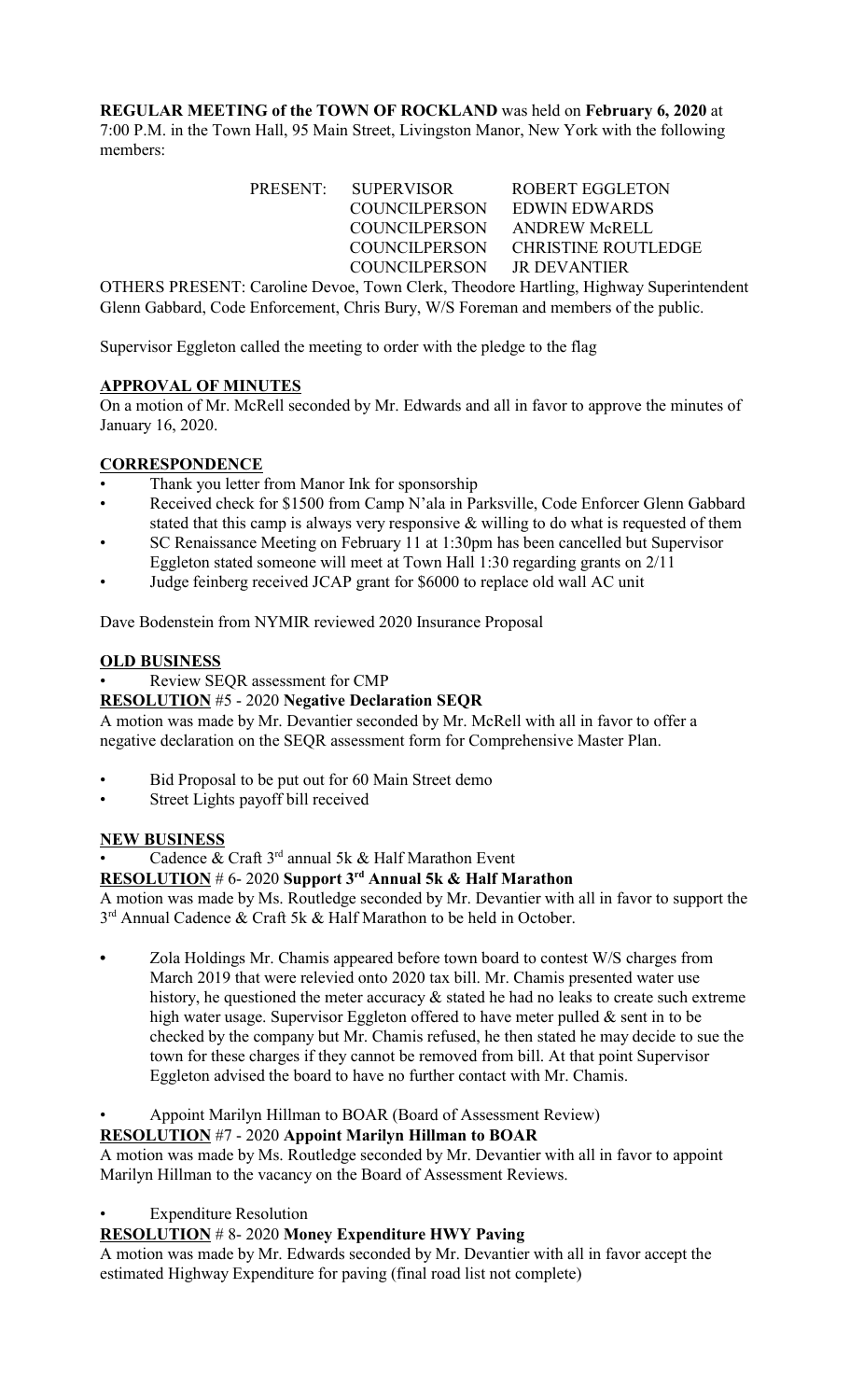## REGULAR MEETING OF TOWN OF ROCKLAND February 6, 2020 cont' Pg.2

## • Budget Modification Highway

## RESOLUTION # 9- 2020 Budget Modification HWY

WHEREAS, the 2020 Budget requires modification, now therefore be it RESOLVED that the following Town of Rockland Highway fund entries be authorized:

FROM: Hwy Fund Balance \$115,777.00 TO: 5130.2 \$115,777.00 A motion to accept was made by Mr. McRell seconded by Mr. Edwards with all in favor.

# Tax Collector Statement to Supervisor for January

### RESOLUTION # 9- 2020 Statement to Supervisor Tax 2020

A motion was made by Mr. Devantier seconded by Ms. Routledge with all in favor to accept the January Tax Collector Statement of monies received and paid to Supervisor in the amount of \$3,680,276.49

- Search for future engineer for when Bipin Gandhi retires
- Town Clerk Monthly Report

#### DEPARTMENT HEADS

Ted Hartling Highway Superintendent - Dave McAdams was hired as mechanic, the Foreman will be retiring and will need to advertise for replacement.

Glenn Gabbard Code Enforcement - Called to a hoarding situation on Schleiermacher Rd, the house is condemned and an ambulance had to be called to attempt removal of elderly resident.

#### APPROVAL OF BILLS

On a motion of Ms. Routledge, seconded by Mr. Edwards, the following resolution was ADOPTED - VOTE - AYES 5, NAYS 0 - RESOLVED to approve the bills on abstract #3 of 2020 in the following amounts:

| General         | 28-57     | \$65,953.30 |
|-----------------|-----------|-------------|
| Highway         | 25-42     | \$33,786.31 |
| Liv.Manor Sewer | $15 - 26$ | \$5,558.33  |
| Liv.Manor Water | $14 - 25$ | \$4,144.44  |
| R R Water       | $13 - 23$ | \$3,596.82  |
| Roscoe Sewer    | $13 - 23$ | \$2,992.55  |
| RRLight         | 4         | 30.45<br>S  |
| LMLight         | $3-4$     | 202.85      |
| RS EFC          | 3         | \$14,280.00 |
| T&A             |           | 300.00      |
|                 |           |             |

EXECUTIVE SESSION - A motion was made by Mr. Devantier to open Executive session at 8:03pm. On a motion by Ms. Routledge, seconded by Mr. McRell the Executive Session was closed and reopen the Regular Meeting at 8:27pm.

PUBLIC COMMENT - W/S clerk Rose Mary Hankins gave notice to the board of submitting retirement effective March 31, 2020. She offered to be available on a weekly basis as long as needed to train replacement clerk due to the diverse responsibilities of the position.

ADJOURNMENT - On a motion by Mr. Edwards seconded by Ms. Routledge and carried, the meeting was adjourned at 8:37pm.

Respectfully submitted,

 Caroline F. Devoe, Town Clerk